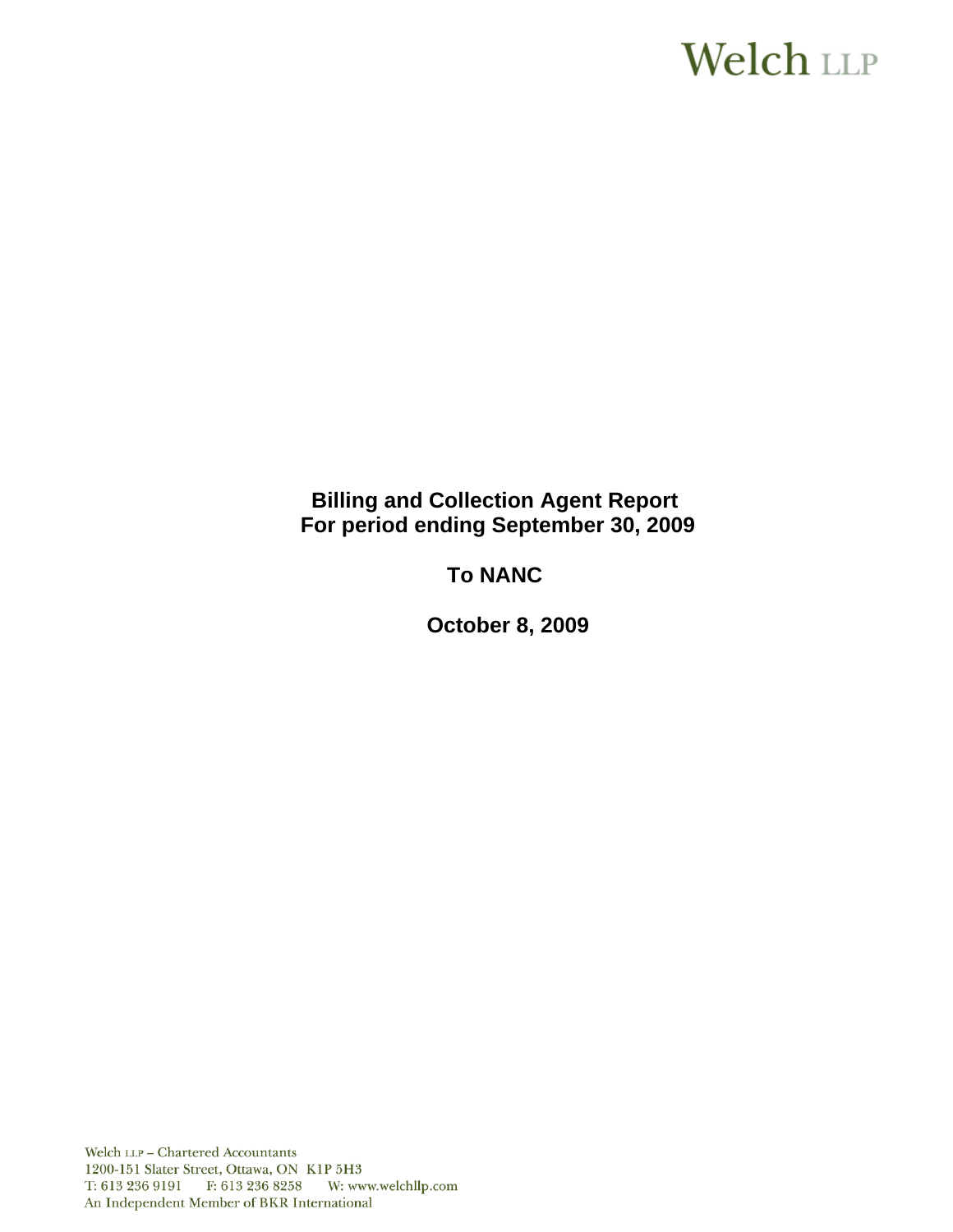# **NANPA FUND STATEMENT OF FINANCIAL POSITION SEPTEMBER 30, 2009**

| <b>Assets</b><br>Cash Balance in bank account<br>Dreyfus Government Cash Management Fund                                                                            |                                                                   | \$<br>3,641,376 |
|---------------------------------------------------------------------------------------------------------------------------------------------------------------------|-------------------------------------------------------------------|-----------------|
| Receivable from US Carriers<br>Receivable from Canada<br>Receivable from Caribbean countries<br>Receivables forwarded to FCC for collection (Over 90 days)          | 325,880<br>5,912<br>2,395<br>227,260                              |                 |
| Allowance for uncollectible accounts                                                                                                                                | (345,000)                                                         | 216,447         |
| Prepaid maintenance contract<br>Interest receivable                                                                                                                 |                                                                   | 58442<br>۰.     |
| <b>Total assets</b>                                                                                                                                                 |                                                                   | 3,916,265       |
| Accrued liabilities (see below for makeup)<br>Less:                                                                                                                 |                                                                   | (468, 764)      |
| <b>Fund balance</b>                                                                                                                                                 |                                                                   | \$<br>3,447,501 |
| Makeup of Accrued Liabilities (see following page for additional details)                                                                                           |                                                                   |                 |
| <b>Welch LLP</b><br><b>NEUSTAR Pooling 1K Block Pooling Expenses</b><br><b>NEUSTAR Admin Expenses</b><br>Data Collection Agent - USAC<br><b>External Fund audit</b> | 18,210<br>215,254<br>190,318<br>10,982<br>34,000<br>\$<br>468,764 |                 |
|                                                                                                                                                                     |                                                                   |                 |

### **Other items of note**

The collateralization of the bank accounts was completed on September 14, 2009.

A contract for Welch LLP was extended for 6 months from October 1, 2009 to March 31, 2010. Terms and conditions remain the same as the current contract.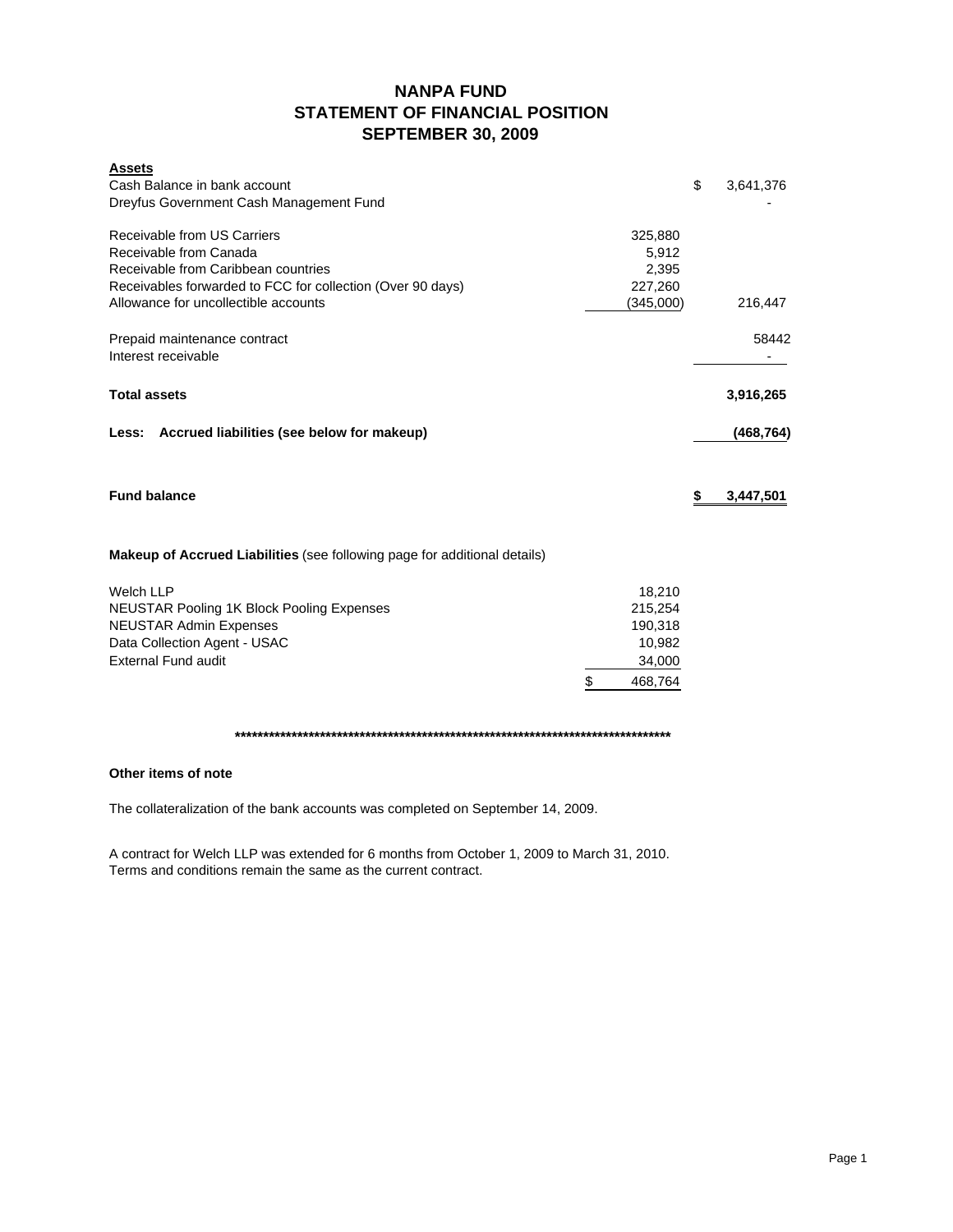#### **NANPA FUND FORECASTED STATEMENT OF CHANGES IN FUND BALANCEJULY 2009 TO JUNE 2010**

|                                                |            |                  | <b>Actual</b>   |                 | <b>Budgeted</b> |                 |                 |                 |                 |                 |                 |                 |               |                  |                  | Variance between                               |
|------------------------------------------------|------------|------------------|-----------------|-----------------|-----------------|-----------------|-----------------|-----------------|-----------------|-----------------|-----------------|-----------------|---------------|------------------|------------------|------------------------------------------------|
|                                                |            | <b>Jul-09</b>    | Aug-09          | Sep-09          | Oct-09          | Nov-09          | Dec-09          | $Jan-10$        | Feb-10          | Mar-10          | Apr-10          | $May-10$        | <b>Jun-10</b> | <b>Total</b>     | <b>Budget</b>    | forecasted balance at June<br>30/10 and budget |
| Revenue                                        |            |                  |                 |                 |                 |                 |                 |                 |                 |                 |                 |                 |               |                  |                  |                                                |
| <b>International Contributions</b>             |            |                  |                 |                 |                 |                 |                 |                 |                 |                 |                 |                 |               |                  |                  |                                                |
| Canada<br>Caribbean countries                  | (1)<br>(1) | 11,828<br>14,467 | 5,912<br>$\sim$ | 5,912<br>$\sim$ | 5,912<br>$\sim$ | 5,912<br>$\sim$ | 5,912<br>$\sim$ | 5,912<br>$\sim$ | 5,912<br>$\sim$ | 5,912<br>$\sim$ | 5,912<br>$\sim$ | 5,912<br>$\sim$ | $\sim$        | 70,948<br>14,467 | 70,948<br>14,467 |                                                |
| <b>Total International Contributions</b>       |            | 26,295           | 5,912           | 5,912           | 5,912           | 5,912           | 5,912           | 5,912           | 5,912           | 5,912           | 5,912           | 5,912           |               | 85,415           | 85,415           |                                                |
| Domestic Contributions - US carriers           | (1)        | 1,524,170        | 151,995         | 105,690         | 108,738         | 108,738         | 108,738         | 108,738         | 108,738         | 108,738         | 108,738         | 108,738         |               | 2,651,759        | 2,487,497        | 164,262                                        |
| Late filing fees for Form 499A                 | (2)        | 4,550            | $\sim$          | 1,800)          |                 |                 |                 |                 |                 |                 |                 |                 | 115,000       | 108,650          | 115,000          | 6,350)                                         |
| Interest income                                | (3)        | 163              | 246             | 1,161           | 167             | 167             | 167             | 167             | 167             | 167             | 167             | 167             | 167           | 3,073            | 2,000            | 1,073                                          |
| Total revenue                                  |            | 1,546,078        | 158,153         | 110,963         | 114,817         | 114,817         | 114,817         | 114,817         | 114,817         | 114,817         | 114,817         | 114,817         | 115,167       | 2,848,897        | 2,689,912        | 158,985                                        |
|                                                |            |                  |                 |                 |                 |                 |                 |                 |                 |                 |                 |                 |               |                  |                  |                                                |
| <b>Expenses</b><br><b>NANPA Administration</b> | (4), (8)   | 122,883          | 122,309         | 131,876         | 123,300         | 123,300         | 123,300         | 131,833         | 131,833         | 131,833         | 131,833         | 131,833         | 131,833       | 1,537,966        | 1,475,600        | 62,366                                         |
| 1K Block Pooling Administration                | (4), (7)   | 189,373          | 200,156         | 215,254         | 188,498         | 188,498         | 188,498         | 188,498         | 188,498         | 188,498         | 188,498         | 188,498         | 188,498       | 2,301,265        | 2,263,289        | 37,976                                         |
|                                                |            |                  |                 |                 |                 |                 |                 |                 |                 |                 |                 |                 |               |                  |                  |                                                |
| pANI                                           | (9)        |                  |                 | $\sim$          | 66,664          | 16,667          | 16,667          | 16,667          | 16.667          | 16,667          | 16,667          | 16,667          | 16,667        | 200,000          | 200,000          |                                                |
| <b>Billing and Collection</b><br>Welch LLP     | (4)        | 19,900           | 19,900          | 19,900          | 19,900          | 19,900          | 19,900          | 19,900          | 19,900          | 19,900          | 19,900          | 19,900          | 19,900        | 238,800          | 238,800          |                                                |
| Data Collection Agent                          | (5)        | 4,183            | 9,456           | 6,532           | 4,450           | 4,450           | 4,450           | 4,450           | 4,450           | 4,450           | 4,450           | 4,450           | 4,450         | 60,221           | 53,400           | 6,821                                          |
| <b>Annual Operations Audit</b>                 | (6)        | $\sim$           |                 | 34,000          | $\sim$          | $\overline{a}$  | $\sim$          | $\sim$          | $\sim$          | $\sim$          | $\sim$          |                 |               | 34,000           | 34,000           |                                                |
| <b>Carrier Audits</b>                          | (10)       |                  |                 |                 |                 |                 |                 |                 | 700,000         |                 |                 |                 |               | 700,000          | 700,000          |                                                |
| Bad debt expense                               | (11)       | 27,606           |                 | 37,216          |                 |                 |                 |                 |                 |                 |                 |                 |               | 64,822           |                  | 64,822                                         |
| <b>Total expenses</b>                          |            | 363,945          | 351,821         | 444,778         | 402,812         | 352,815         | 352,815         | 361,348         | 1,061,348       | 361,348         | 361,348         | 361,348         | 361,348       | 5,137,074        | 4,965,089        | 171,985                                        |
| Net revenue (expenses)                         |            | 1,182,133        | 193,668)        | 333,815) (      | 287,995)        | 237,998)        | 237,998)        | 246,531) (      | 946,531)        | 246,531)        | 246,531) (      | 246,531)        | 246, 181      | $2,288,177$ ) (  | 2,275,177)       | 13,000)                                        |
| Opening fund balance                           |            | 2,792,851        | 3,974,984       | 3,781,316       | 3,447,501       | 3,159,506       | 2,921,508       | 2,683,510       | 2,436,979       | 1,490,448       | 1,243,917       | 997,386         | 750,855       | 2,792,851        | 1,775,177        | 17,674                                         |
| <b>Closing fund balance</b>                    |            | 3,974,984        | 3,781,316       | 3.447.501       | 3,159,506       | 2,921,508       | 2,683,510       | 2.436.979       | 1,490,448       | 1,243,917       | 997.386         | 750.855         | 504.674       | $504,674$ -      | 500,000          | 4.674                                          |
| Fund balance makeup:                           |            |                  |                 |                 |                 |                 |                 |                 |                 |                 |                 |                 |               |                  |                  |                                                |
| Contingency                                    |            | 500,000          | 500.000         | 500,000         | 500,000         | 500,000         | 500,000         | 500,000         | 500,000         | 500,000         | 500,000         | 500,000         | 500,000       | 500,000          | 500,000          |                                                |
| Surplus                                        |            | 3,474,984        | 3,281,316       | 2,947,501       | 2,659,506       | 2,421,508       | 2,183,510       | 1,936,979       | 990.448         | 743,917         | 497,386         | 250,855         | 4.674         | 4,674            |                  |                                                |
|                                                |            | 3.974.984        | 3.781.316       | 3.447.501       | 3,159,506       | 2.921.508       | 2.683.510       | 2.436.979       | 1.490.448       | 1.243.917       | 997.386         | 750.855         | 504.674       | 504.674          | 500.000          |                                                |

#### **Assumptions:**

**(1)** The US carrier contributions for the period from July 2009 to June 2010 and the International carrier revenue is based upon actual billings.

**(2)** These fees represent the \$100 late filing fee charged to those companies that do not file the Form 499A by the due date.

**(3)** Interest income projections are estimates

**(4)** The expenses for the NANPA Administration, 1K Block Pooling and Welch LLP are based on contracts in force. The contract with Welch LLP expires September 30, 2009. A six month extension until March 31, 2010 under the same terms has been

exercised. The expense for B&C Agent for April 2010 to June 2010 is based on the current contract.

**(5)** The expense for the Data Collection Agent is based on estimate of costs by USAC for the 2009 calendar year.

**(6)** The contract for the annual operations audit has been awarded to Ernst & Young. The cost will be \$34,000.

**(7)** The October forecasted amount includes the forecasted monthly billing of \$188,498.

**(8)** The October forecasted amount includes the forecasted monthly billing of \$123,300.

**(9)** Interim p-ANNI administration is now covered under the new Pooling contract. \$200,000 has been allowed for the cost of permanent pANI in 2009/10. No change order has been issued.

**(10)** The budget allowed \$700,000 for carrier audits.

**(11)** The allowance covers all accounts considered potentially uncollectible at September 30, 2009. This will be covered by the contingency allowance.

#### **Reconciliation of Forecast at June 30, 2010 to Budget**

| Budgeted fund balance at June 30/10 - contingency                              | 500,000   |
|--------------------------------------------------------------------------------|-----------|
|                                                                                |           |
|                                                                                |           |
| Increase in fund balance between budget period (March 2009) and June 2009      | 17,674    |
| Additional billings over estimate from budget                                  | 164,262   |
| Late filing fees (reversal) for Form 499A - 2009                               | (6, 350)  |
| Additional interest earned to date compared to budget                          | 1.073     |
| NANP Admin - difference between budget and actual contact awarded after budget |           |
| period                                                                         | (62, 366) |
|                                                                                |           |
| NANP - change orders                                                           |           |
| Data Collection fees - Adjustment to actual from budget                        | (6, 821)  |
| Bad debts not budgeted for                                                     | (64, 822) |
| Pooling change orders                                                          | (37, 976) |
|                                                                                |           |
|                                                                                |           |
| Fund balance at June 30/09                                                     | 504.674   |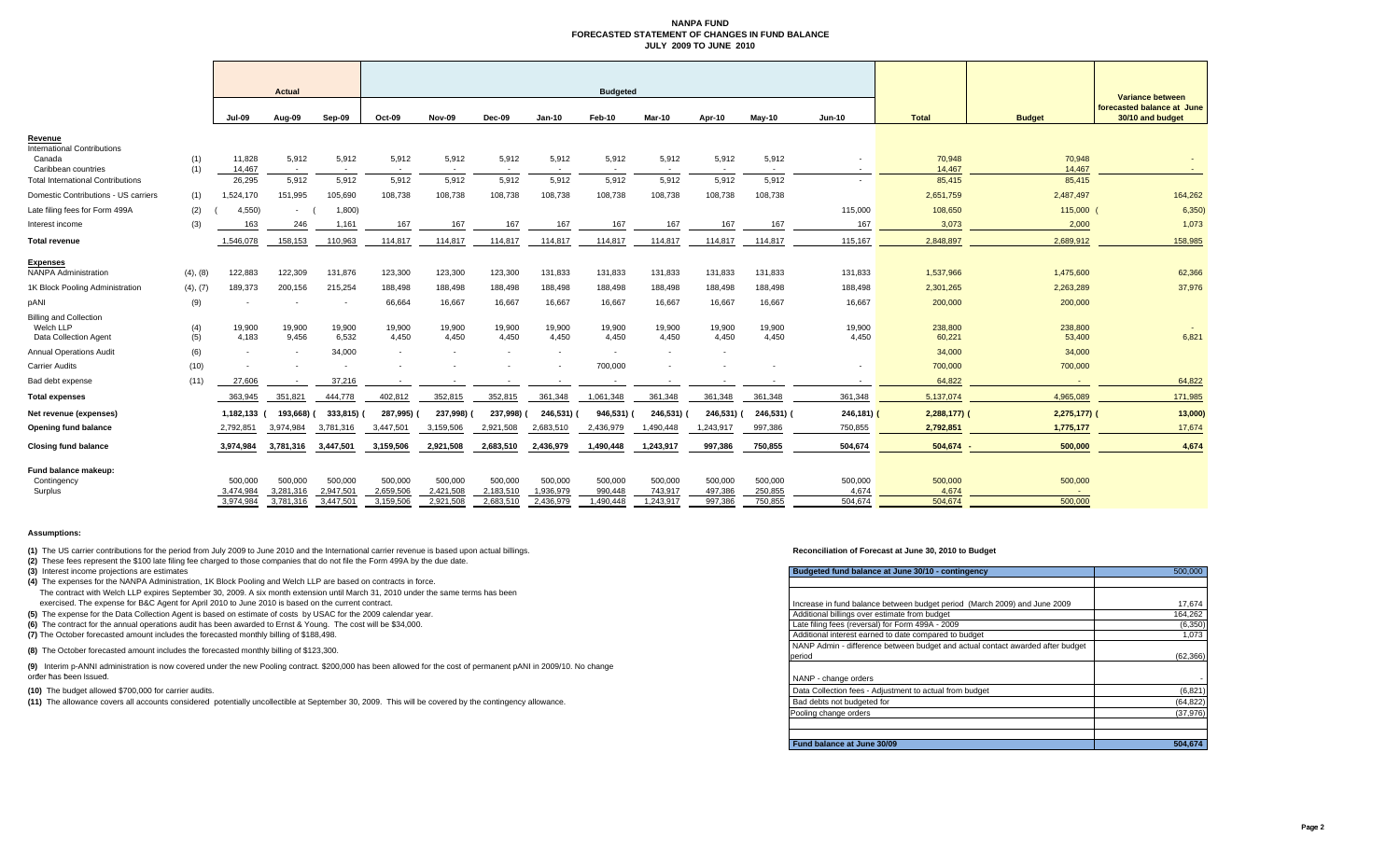#### **NANPA FUND FORECASTED STATEMENT OF CHANGES IN FUND BALANCE JULY 2010 TO SEPTEMBER 2010**

|                                                                                                                                                                              |                   | Projection                             |                                   |                                   |  |  |  |  |
|------------------------------------------------------------------------------------------------------------------------------------------------------------------------------|-------------------|----------------------------------------|-----------------------------------|-----------------------------------|--|--|--|--|
|                                                                                                                                                                              |                   | <b>Jul-10</b>                          | Aug-10                            | Sep-10                            |  |  |  |  |
| <b>Projected Revenue</b><br>International Contributions<br>Canada<br>Caribbean countries<br><b>Total International Contributions</b><br>Domestic Contributions - US carriers | (1)<br>(1)<br>(1) | 5,912<br>14,467<br>20,379<br>2,730,174 | 5,912<br>5,912<br>113,064         | 5,912<br>5,912<br>113,064         |  |  |  |  |
| Late filing fees for Form 499A                                                                                                                                               | (2)               |                                        |                                   |                                   |  |  |  |  |
| Interest income                                                                                                                                                              | (3)               | 500                                    | 500                               | 500                               |  |  |  |  |
| Total projected revenue                                                                                                                                                      |                   | 2,751,053                              | 119,476                           | 119,476                           |  |  |  |  |
| <b>Projected Expenses</b><br><b>NANPA Administration</b>                                                                                                                     | (4)               | 131,000                                | 131,000                           | 131,000                           |  |  |  |  |
| 1K Block Pooling Administration                                                                                                                                              | (5)               | 188,498                                | 188,936                           | 188,498                           |  |  |  |  |
| pANI                                                                                                                                                                         | (6)               | 16,666                                 | 16,666                            | 16,666                            |  |  |  |  |
| <b>Billing and Collection</b><br>Welch LLP<br>Data Collection Agent<br><b>Annual Operations Audit</b>                                                                        | (7)<br>(8)<br>(9) | 19,900<br>4.450                        | 19,900<br>4.450                   | 19,900<br>4.450                   |  |  |  |  |
| <b>Carrier Audits</b>                                                                                                                                                        | (10)              |                                        |                                   |                                   |  |  |  |  |
| Bad debt expense (recovery)                                                                                                                                                  | (11)              |                                        |                                   |                                   |  |  |  |  |
| <b>Total projected expenses</b>                                                                                                                                              |                   | 360,514                                | 360,952                           | 360,514                           |  |  |  |  |
| Projected Net revenue (expenses)                                                                                                                                             |                   | 2,390,539                              | 241,476) (                        | 241,038)                          |  |  |  |  |
| <b>Projected Opening fund balance</b>                                                                                                                                        |                   | 504,674                                | 2,895,213                         | 2,653,737                         |  |  |  |  |
| <b>Projected Closing fund balance</b>                                                                                                                                        |                   | 2,895,213                              | 2,653,737                         | 2,412,699                         |  |  |  |  |
| Projected Fund balance makeup:<br>Contingency<br>Surplus                                                                                                                     |                   | 500,000<br>2,395,213<br>2,895,213      | 500,000<br>2,153,737<br>2,653,737 | 500,000<br>1,912,699<br>2,412,699 |  |  |  |  |

#### **Assumptions:**

**(1)** The contributions for July 2010 - September 2010 are estimated based on billings for 2009/10.

**(2)** These fees represent the \$100 late filing fee charged to those companies that do not file the Form 499A by the due date.

**(3)** Interest income projections are estimates<br>**(4)** The cost of NANPA Administration is based on contract in force until December 8, 2010.<br>**(5)** The expense for the 1K Block Pooling is based on the contract in force.

**(6)** Interim p-ANNI administration is now covered under the new Pooling contract. \$200,000<br>**(7)** The cost of B&C Agent is based on the cost of the expired Welch LLP contract.

**(8)** The expense for the Data Collection Agent is based on estimate of costs by USAC for the 2009 calendar year.<br>**(9)** The cost of the annual operations audit is based on the cost of the prior year's audit.<br>**(10)** The

**(11)** The allowance covers all accounts considered potentially uncollectible. This will be covered by the contingency allowance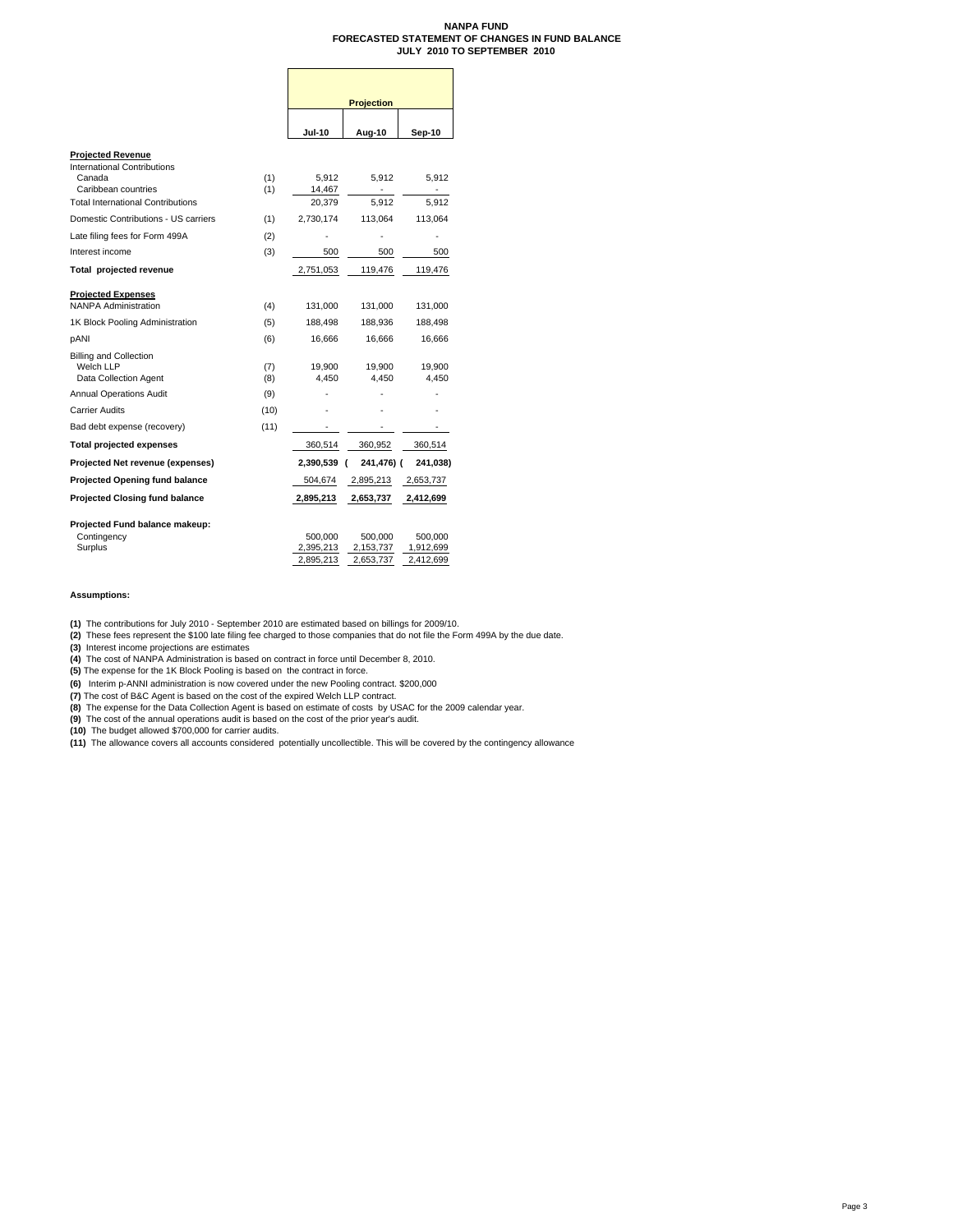#### **NANPA FUND CURRENT AND FORECASTED LIABILITIES**

|                                                |                                                                                                                     |                        |          |                              | Current<br>Sep-09 | $Oct-09$ | Nov-09  | Dec-09  | Jan-10  | Feb-10    | <b>Mar-10</b> | Apr-10  |
|------------------------------------------------|---------------------------------------------------------------------------------------------------------------------|------------------------|----------|------------------------------|-------------------|----------|---------|---------|---------|-----------|---------------|---------|
| <b>NEUSTAR - NANPA Administration contract</b> |                                                                                                                     |                        |          |                              | 190,318           | 123,300  | 123,300 | 123,300 | 131,833 | 131,833   | 131,833       | 131,833 |
|                                                | - Payment authorized by the FCC on Aug 14/09, received by Welch Sept 9/09<br><b>July 2009</b>                       | 122,883                |          |                              |                   |          |         |         |         |           |               |         |
|                                                | - Payment authorized by the FCC on Sept 2/09, received by Welch Sept 9/09<br>August 2009                            | 122,309                |          |                              |                   |          |         |         |         |           |               |         |
|                                                | - Authorization by the FCC has not been received for payment                                                        |                        |          |                              |                   |          |         |         |         |           |               |         |
|                                                | September 2009<br>Maintenance contracts                                                                             |                        | \$<br>\$ | 121.300<br>69,018<br>190,318 |                   |          |         |         |         |           |               |         |
| <b>NEUSTAR - Block Pooling contract</b>        |                                                                                                                     |                        |          |                              | 215,254           | 188,498  | 188,498 | 188,498 | 188,498 | 188,498   | 188,498       | 188,498 |
|                                                | - Payment authorized by the FCC on Aug 14/09, received by Welch Sept 9/09<br><b>July 2009</b>                       | 189,374                |          |                              |                   |          |         |         |         |           |               |         |
|                                                | - Payment authorized by the FCC on Sept 2/09, received by Welch Sept 9/09<br>August 1-14, 209<br>August 15-31, 2009 | 94,686.87<br>94,248.94 |          |                              |                   |          |         |         |         |           |               |         |
|                                                | Change order #7                                                                                                     | 11,220                 |          |                              |                   |          |         |         |         |           |               |         |
|                                                | - Authorization by the FCC has not been received for payment<br>September 2009<br>Change order #5                   |                        | \$<br>9  | 188,498<br>26,756<br>215,254 |                   |          |         |         |         |           |               |         |
| Welch LLP - Billing & Collection Agent         |                                                                                                                     |                        |          |                              | 18,210            | 19,900   | 19,900  | 19,900  | 19,900  | 19,900    | 19,900        | 19,900  |
|                                                | - Payment authorized by the FCC on Aug 14/09, received by Welch Sept 9/09                                           |                        |          |                              |                   |          |         |         |         |           |               |         |
|                                                | <b>July 2009</b>                                                                                                    | 19,900                 |          |                              |                   |          |         |         |         |           |               |         |
|                                                | - Payment authorized by the FCC on Sept 2/09, received by Welch Sept 9/09<br>August 2009                            | 14,853                 |          |                              |                   |          |         |         |         |           |               |         |
|                                                | - Authorization by the FCC has not been received for payment<br>September 2009                                      |                        | S        | 18,210                       |                   |          |         |         |         |           |               |         |
| <b>USAC - Data Collection Agent</b>            |                                                                                                                     |                        |          |                              | 10,982            | 4,450    | 4,450   | 4,450   | 4,450   | 4,450     | 4,450         | 4,450   |
|                                                | - Payment authorized by the FCC on Sept 2/09, received by Welch Sept 9/09<br><b>July 2009</b>                       | 9,456                  |          |                              |                   |          |         |         |         |           |               |         |
|                                                |                                                                                                                     |                        |          |                              |                   |          |         |         |         |           |               |         |
|                                                | - Authorization by the FCC has not been received for payment<br>August 2009                                         |                        |          | 6,532                        |                   |          |         |         |         |           |               |         |
|                                                | September 2009 (estimate)                                                                                           |                        |          | 4,450<br>10,982              |                   |          |         |         |         |           |               |         |
| <b>Carrier audits</b>                          |                                                                                                                     |                        |          |                              |                   |          |         |         |         | 700,000   |               |         |
| Ernst & Young LLP- Annual operations audit     | Accrual for 2008/09 audit fee based on RFP quote                                                                    |                        |          | 34,000                       |                   |          |         |         |         |           |               |         |
| <b>NEUSTAR - pANI administration</b>           |                                                                                                                     |                        |          | $\sim$                       |                   | 66,664   | 16,666  | 16,667  | 16,667  | 16,667    | 16,667        | 16,667  |
| <b>Total</b>                                   |                                                                                                                     |                        |          |                              | 434,764           | 402,812  | 352,814 | 352,815 | 361,348 | 1,061,348 | 361,348       | 361,348 |